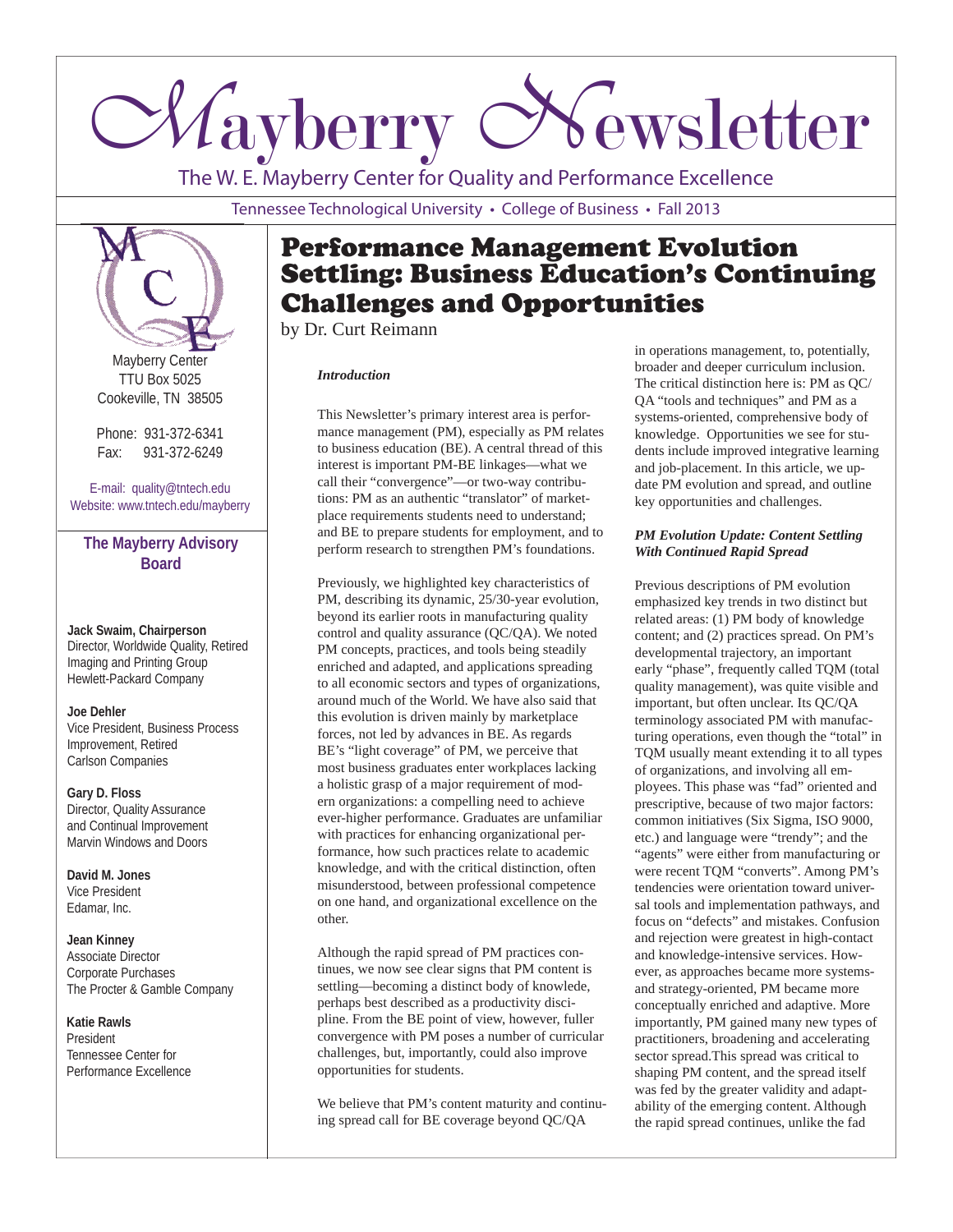## PAGE 2

phase, implementation is now "quieter" and more adaptive.

This pattern is not surprising: Content settling should occur faster than spread of practices to millions of organizations. Spread depends upon competitive pressures, practices utility, and on multiple and reinforcing channels of education and influence. Despite its limited contributions to date, we believe that BE should now be the most basic and promising vehicle for further PM development and use.

#### *Body of Knowledge Stability: Performance Excellence Award Parallels*

We see close parallels between the objectives of BE and criteria-based performance excellence awards. Such awards seek to bridge across content and applications, expressly to enable and promote sharing of practices. Awards do so mainly via: (1) a criteria framework that embeds systems concepts and overall organizational requirements and performance objectives, in ways that subordinate and rationalize tools; (2) involvement of all sectors to create large networks of diverse expertise that accelerate cross-sector, adaptive learning; (3) evaluation constructs that enable assessment relative to systems requirements, thus useful in "seeing" organizations' stages of development; and (4) role-model organizations in all sectors that illustrate parallels among disparate organizations' PM systems. The framework is "open", thus accommodating new requirements within its dynamic learning structure. The framework's existence itself both reflects PM settling and induces further settling very similar, conceptually, to development of other bodies of knowledge. Use of the framework gives actionable meaning to related concepts, sometimes called organizational learning and evidence-based practice.

The Baldrige Award's (and affiliate's) approach is built on the concept that learning and practices spread derive from adaptive processes for meeting parallel, basic organizational requirements, not from proliferation of learning structures. Consistent with this approach is the observation that although many PM variants are seen across sectors and organizations, these can now be described as organization-specific adaptations of conceptually parallel PM forms and developmental stages. The point we

emphasize here, however, is that the observed content maturity also supports BE's basic purposes and requirements.

#### *Implications For Business Education*

Concept settling and continued spread of PM practices have three major types of implications for BE: (1) emergence of a widely used and holistic PM body of knowledge—with elements of its content enabling drawing clearer connections with other BE disciplines; (2) PM's unique value in integrative and experiential learning; and (3) broadened and improved employment potential for BE graduates. However, we also see challenges—ones that could be addressed differently, depending upon school demographics, degrees offered, principal markets served, and curricular strategies.

#### *PM as a Body of Knowledge*

Past Newsletters have spelled out key elements of PM—ones we believe identify its core and value: systems-based perspective; anchoring in organizational purpose, strategy, and requirements; sets of integrated measures (usually called metrics); and ongoing, evidence-based assessment and learning via process management. By its nature, PM spans across and utilizes all BE disciplines, using them as tools within process-management, learning-based structures.

#### *Student Integrative and Experiential Learning*

Our 2011 and 2012 Newsletters focused on BE discipline integration. For integration, we proposed: "Effective use of discipline-based knowledge to support organizational purposes, strategies, requirements, and practices." For experiential learning, we used: "acquiring and making sense of knowledge, facts, and opinions." We emphasized that such sense-making, or ongoing construction of understanding, is what we perceive to be the essence of effective school-based and life-long, experiential learning.

In addressing integrative and experiential learning, we framed two questions: (1) What curricular and experiential learning (bodies of knowledge and related bodies of experience) should be used or created that not only improve knowledge integration, but also illustrate purposeful application of all BE disciplines and relationships among them?; and (2) How do we more directly build

students' capacity for experiential learning, so that it persists beyond formal education? These questions focused our PM-BE convergence interest on contextual learning and choices of contexts. To guide our work, we proposed criteria we believe effective integrating contexts should meet. We then applied these criteria to performance as the trial context. We were encouraged by how well performance met the criteria. Later (2012), we applied the criteria to strategy as the context, and compared performance and strategy relative to the criteria. We concluded that both strategy and performance matched up well against all dimensions of the proposed integration criteria. Both are inherently holistic, which means that all business disciplines are drawn in, but occur as means, not as ends. We also noted: in terms of experiential breadth and depth, performance would appear to be a more visible, general, and intuitive learning vehicle than strategy. For example, what we experience in our contacts with hundreds of organizations is mainly aspects of their performance: Most often, we could not infer their strategies.

Performance should also be more useful than strategy for learning systems thinking and causal links. Critical to this are sets of metrics created to track and guide action. However, because performance is a key determinant of strategy's success, performance targets and metrics should be derived from strategy or used to set strategies. This strategy-performance relationship is critical to teaching both subjects. In much current teaching of strategy, as well as organizations' strategic planning, performance is often a "missing link" or not explicitly addressed.

#### *Business Graduates' Employment Potential*

Although BE graduates work in all economic sectors, relatively few work in non-profits, government, and health care. Employment growth in these sectors over the last three decades now makes them sizeable fractions of U.S. employment. Manufacturing jobs have declined greatly and remain under pressure. As emphasized above, organizations in all sectors have compelling needs to achieve ever-higher levels of performance. Hence, rapid sector spread of PM practices should open new employment avenues, especially for BE graduates with basic PM literacy.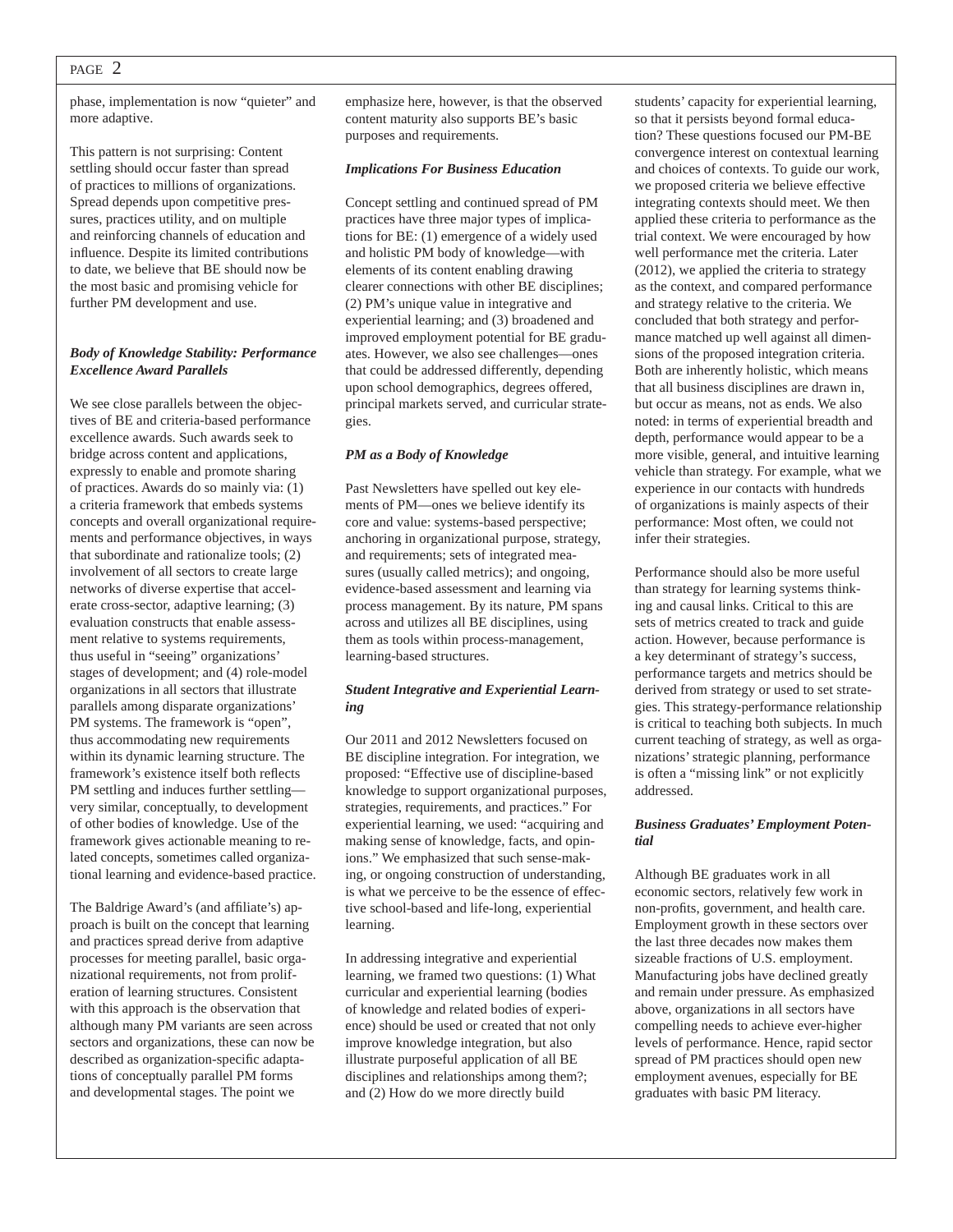#### *PM and BE Convergence: Challenges*

As discussed above, comprehensive PM coverage would improve student integrative learning and job-placement potential—a strong rationale for inclusion in BE. However, such coverage presents numerous choices. These include "packaging": an individual offering vs. integration across other offerings; required vs. elective; and content sequencing. Additionally, some Business Schools might need to reconcile PM-curriculum overlap with Industrial Engineering units.

#### *Major Design Considerations in PM Curriculum Coverage:*

(1) Performance needs to be tied to strategy. Accordingly, strategy coverage and cases need more emphasis on strategy deployment, including related performance objectives. This should include setting and using metrics within defined improvement systems.

(2) PM practices carry over better from organization-to-organization than strategy, which is more organization-specific, especially when comparing dissimilar sectors, such as manufacturing and health care. For this reason, basic PM practices fit well in introductory general management. Such coverage should include process management and related human resource systems, preparing for coverage of PM later in the curriculum.

(3) Embedding organizational performance broadly across curriculum is a major design requirement—but difficult because strategy and performance are not easily treated within individual BE disciplines. Doing so requires integrated design, to ensure basic consistency and reinforcement. However, generic performance requirements, such as process management, and common metrics, such as response times, accuracy, and customer feedback, could be used to build and reinforce awareness of organizational performance, across curriculum. Also, examples of key roles individual BE disciplines, such as accounting, play in PM are helpful, and can be used to distinguish the meanings of academic competence and organizational excellence. (4) Special topics coverage of PM, via courses or modules, should also be part of an integrated curriculum design—perhaps best used as capstones. Such offerings should illustrate differing and changing meanings of performance among sectors and organizations, to provide insights into PM characteristics and flexibility. This would also illustrate the strategic importance of performance as a competitive advantage.

Other challenges include curriculum-time tradeoffs and faculty interest and qualifi cations. Greater interest in teaching PM

would likely follow an increase in performance-related research and case studies areas rich in applications, including many local and accessible organizations—across all economic sectors.



Dr. Reimann and Mayberry GA Jonathan Huddleston at the 25th Anniversary Conference of Baldridge Program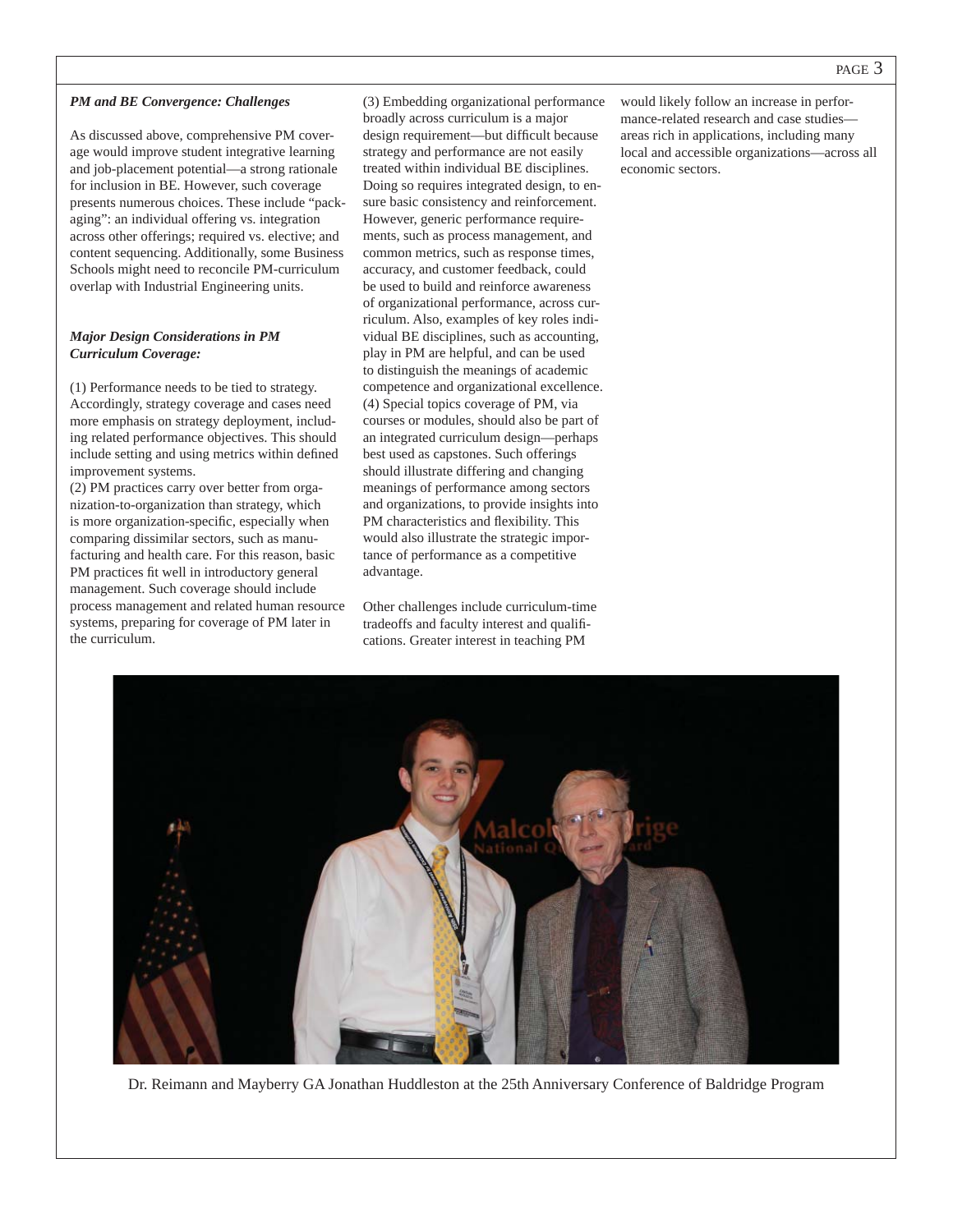# Health Care Performance Improvement: Good News About Baldrige Use and Impacts

Dr. Harry S. Hertz, Director (1996-2013), Malcolm Baldrige National Quality Award

In the December 2008 Newsletter, Dr. Natarajan outlined the state of quality improvement and the then current challenges in health care. Much has happened since then, but most challenges remain. One vehicle for accelerating improvement is use of the Baldrige Criteria for Performance Excellence (Health Care Version). In this article, I will update some challenges to improving health care, why this matters to patients and the economy, progress being made via Baldrige, and evidence of its adoption and future use.

A PBS Report (2012), based on OECD information, indicated that the U.S. spends greater than two-and-a-half times that of other developed nations on health care, and one-and-one-half times that of the next closest nation (Netherlands). Health costs growing at historical rates would account for 34 percent of GDP by 2040. Despite much higher U.S. expenditures, the 2011 Commonwealth Fund assessment of health care quality, access, efficiency, and equity scored the U.S. 64, with benchmark performance at 100, across 42 performance indicators.

#### *Examples of the challenges:*

For sicker adults experiencing medical, medication, or lab test errors, the U.S. rate was twice as high as the benchmark of the eight best countries. For potential overuse or waste in the medical system, the U.S. score was 40 vs. a benchmark of 100.

#### *Impacts of Health Care Quality*

Many studies document the impact of poor quality on U.S. health care costs. A 2011 Report to Congress illustrates such impacts:

The Centers for Disease Control and Prevention (CDC) estimate that at least 1.7 million health care treatment related infections occur each year leading to 99,000 deaths. Adverse medication events cause over 770,000 injuries and deaths each year, costing as much as \$5 billion annually.

• A study to implement CDC recommendations to reduce central line blood stream infections, conducted with just 100 intensive care units, reduced infection rates by two-thirds within 3 months, and in

18 months, saved more than 1,500 lives and nearly \$200 million.

#### *Why Baldrige?*

The Baldrige Program originally defined performance excellence as delivering ever-improving value to customers while improving the effectiveness and efficiency of a business' operations. In studying role model organizations we learned and subsequently added a third focus: commitment to organizational and personal learning. These are the foundations of a value-driven business system, and, increasingly, a value-driven health care system. This parallel between critical process and results drivers across sectors led to the Baldrige Program's expansion into health care (and education) in the mid-1990's. The fact that health care now provides the largest number of applicants for the presidential Baldrige Award, is gratifying validation for the expansion.

I turn now to independent studies that document Baldrige use and impacts.

#### *Impacts of Baldrige in Health Care*

A 2011 Thomson Reuters study reports that use of the Baldrige Criteria has a direct impact on both reducing health care costs and improving quality. Key findings include:

Baldrige hospitals demonstrate faster five-year performance improvement than their peers.

• Baldrige hospitals, as a group, were about 83 percent more likely than non-Baldrige hospitals to be awarded 100 Top Hospitals national recognition for excellence in balanced organization-wide performance (financial and health care).

• Baldrige hospitals outperformed non-Baldrige hospitals on six of seven individual measures of performance used in the 100 Top Hospitals composite score, including CMS Core Measures (health measures) and adjusted operating profit margin.

#### *Implementation of Baldrige "Practices" and Criteria*

Two studies examined adoption of Baldrige in health care. Truven Health Analytics (formerly Thomson Reuters), in its annual survey (2012) of 100 Top Hospitals CEOs, reported:

• Overall, 100 Top Hospitals winners have extensively adopted practices embodied in the Baldrige Criteria, even though 63 percent reported they adopted the practices without prior knowledge of the Criteria.

• Teaching hospitals reported the highest formal use of the Baldrige criteria. Nearly 70 percent of these hospitals noted that their teams have used the Criteria to develop organizational goals and process improvement initiatives.

More than 80 percent of the respondents agreed or strongly agreed that they have implemented the Baldrige practices listed on the survey.

The second study posed questions specifically about future use of Baldrige criteria. This study (Futurescan 2013), which surveyed CEO members of the American College of Health Care Executives and senior, provider-based members of the Society for Healthcare Strategy and Market Development reported:

• 65 percent of hospitals are likely to "use the Baldrige Criteria for Performance Excellence as a systematic framework for performance improvement or as an internal assessment tool" by 2018.

• 41 percent are likely to submit an application for the Baldrige Award or a state Baldrige-based award by 2018.

As to our own findings, we note that in 1995 when the Baldrige criteria were piloted in health care, there was a significant gap between the performance of health care organizations and forefront for-profit service companies. By 2011, health care applicants had closed this gap.

I believe the consistency between independent studies and Baldrige scoring validate key Baldrige premises: similar criteria can guide improvement and recognize excellence across industry and nonprofit sectors; cross-sector best practice sharing can be beneficial; and, most importantly, wide adoption of the Baldrige criteria by health care organizations can improve U.S. health care quality and reduce costs. But what sums it all up best for me is a quote from Rulon Stacey, President of Poudre Valley Health System (2008 Baldrige Award): "I honestly in my heart believe that because we participated in the Baldrige program, and because it gave us that consistent feedback, there are people who are alive today who wouldn't have been had we not committed to the Baldrige process."

Now that you know the evidence, please join us in spreading the word about the benefits of Baldrige!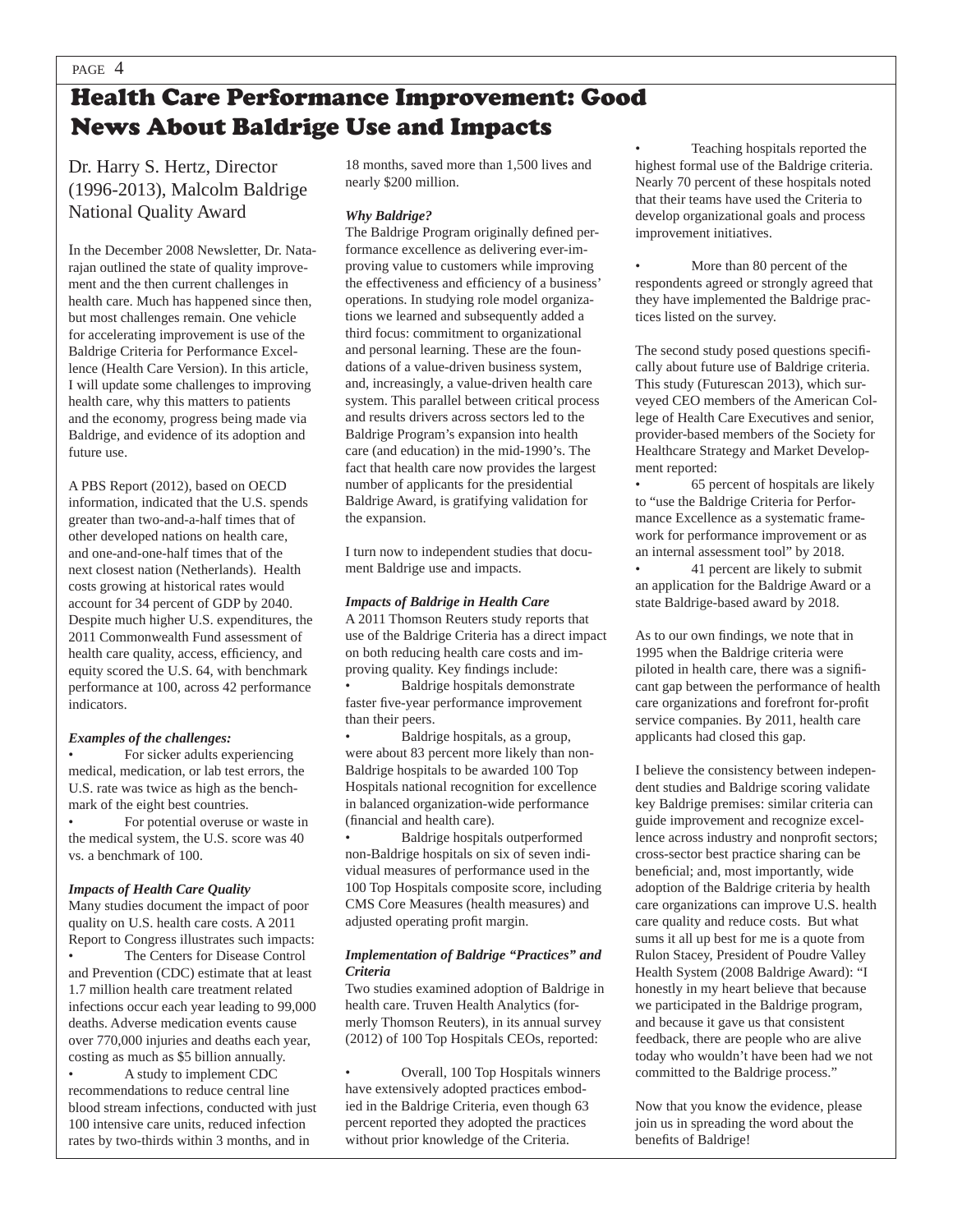# The Paradox of Productivity

## by Dr. Nat Natarajan

The numbers are striking. During the 30 year period covering 1978-2008, the overall consumer price index (CPI) rose by about 4 percent a year in the U.S., while the cost of hospital services increased by 8 percent and the cost of physician services rose by 5 percent a year. Since the 1980s, the price of university education has gone up by about 440 percent and the cost of health care by around 250 percent while the average price increase has been 110 percent and average wages has increased by 150 percent [1]. Spending on health care as percentage of GDP in the U.S. is about 18 percent (highest in the world) and is increasing at about 1.4 percent a year. The data from other high-income countries for health care and education show similar pattern.

The trends for the manufacturing sector are equally striking. During 2000-2010, the average price rose by 225 percent but the price of manufactured goods ranging from computers to home furniture *fell* by 18.2 percent [3]. Employment in manufacturing declined by 5.7 million during the same period from 17.2 million in 2000 to 11.2 million in 2010.

What are the drivers of these trends and are these trends sustainable? For some answers we turn to some recent publications that address these issues [1,2,3].

 Baumol's focus is on costs i.e., the value of resources used to produce the output and not the price which is what the consumers pay[1]. He also makes a distinction between the level and rate of increase in costs. His explanation for the latter has been called *Baumol's Cost Disease* and is based on his study of labor intensive services such as the performing arts. In any economy, there will be differences in the growth rates of productivity between the different sectors. In labor intensive personal services, which would include health care, education, legal services and performing arts, it is not possible to reduce the labor content below a threshold level without adversely affecting the quality of the service. It still takes the same amount of time for a professor to read and grade papers manually as it did 50 years ago. Labor productivity in these "stagnant" sectors will certainly lag behind the "progressive" sector (e.g., manufacturing) where labor content can be reduced or even be eliminated through automation

without affecting the quality of output. These productivity gains translate into higher wages in the progressive sector without increasing the price of the output. But, due to competition for labor, the wages in the stagnant sectors have to keep up with the general price level in order to attract people to work in these sectors. Increasing wages which are not offset by a reduction in labor costs imply that the price of output in the stagnant sector will be increasing at a rate above that of the average price level.

Cost disease is also invoked by Archibald and Feldman to explain the increase in costs of education [2]. Backed by research and analysis of long term data, they show that the increases in costs of education are similar to the increases in costs of other labor and skill intensive services such as legal and medical services. Like Baumol they are concerned with the costs rather than the price which is the tuition and fees charged to students. Tuition and costs do not move together because of subsidies from government and private entities. The cost of providing education is usually greater than the price and the shortfall is made up by the subsidies. They discuss a unique feature of public higher education viewed as an industry i.e., the phenomenon of tuition going up during economic downturns due to cuts in funding by the states whose revenues have declined. This is in contrast to other industries where prices tend to fall when the economy is weak. They consider two other industry factors which exacerbate the cost disease in education i.e., the highly educated and skilled labor inputs (Ph.Ds.) required in higher education and the wage premium such labor would command due to increases in the returns to higher levels of education [2].

The other factor is the role of technology. Often the technology used in education is skill-biased. While technology can substitute for labor in manufacturing, application of technology in education often raises the demand for skilled labor to support and maintain it. They point out that the reduction in labor such as eliminating a typing pool by use of word processing software does happen but the scale and scope of such opportunities are limited. While technology in education -- whether it be new equipment or software for teaching and research -- has increased costs, often it has also enhanced the quality of education and the auxiliary services [2].

There is a common theme in the "cost disease" thesis in health care and education

- there are no villains to blame. In education the "usual suspects" would be greedy colleges, college administrators engaging in prestige games and gold plating, bloated administration and support services pushing up the costs. These factors often garner the headlines in the popular press and have been the foci of books with sensational title such as *The University in Ruins* and *Declining by Degrees.* Archibald and Feldman through careful marshaling of data and analysis demolish these arguments. What critics would consider gold plating in terms of amenities and services for students is simply a response to the expectations of students, parents and the employers of the graduates. These expectations -- akin to the ones we as consumers have about the quality of autos or homes -- are shaped by the technological, social and economic environment. Archibald and Feldman argue that education has to meet an evolving standard of care which is costly to meet [2]. Employers expect students to have skills and knowledge that can only be provided with modern and up-to-date curriculum supported by equipment in labs and information technology in the class room and on campus. In today's college environment: career services; counseling and advising by professionals to prepare students to join the workforce; recruiting activities such as having campus tours to attract talented students; addressing the needs of students with disabilities; and allocating resources to campus safety have become necessary. Their data shows that the cost disease applies equally to for-profit institutions where the incentive for cost efficiency would be the strongest. Tuition in those institutions have also increased at about the same rate as the non-profit public institutions [2].

The cost/price increase in the stagnant sectors is inevitable because the cost disease is embedded in economic growth itself and in the differences in productivity between sectors. Hence, it is not just a U.S. phenomenon. The only way for the cost disease to disappear is if the productivity in the progressive sector slows down or grinds to a halt. But that cure is worse than the disease because that would mean less output to go around for everyone. It is no accident that in the 1970s when the cost of higher education actually declined slightly, it coincided with the period of slowest economic and productivity growth [2]. Baumol and his co-author point out that not all services can be classified as stagnant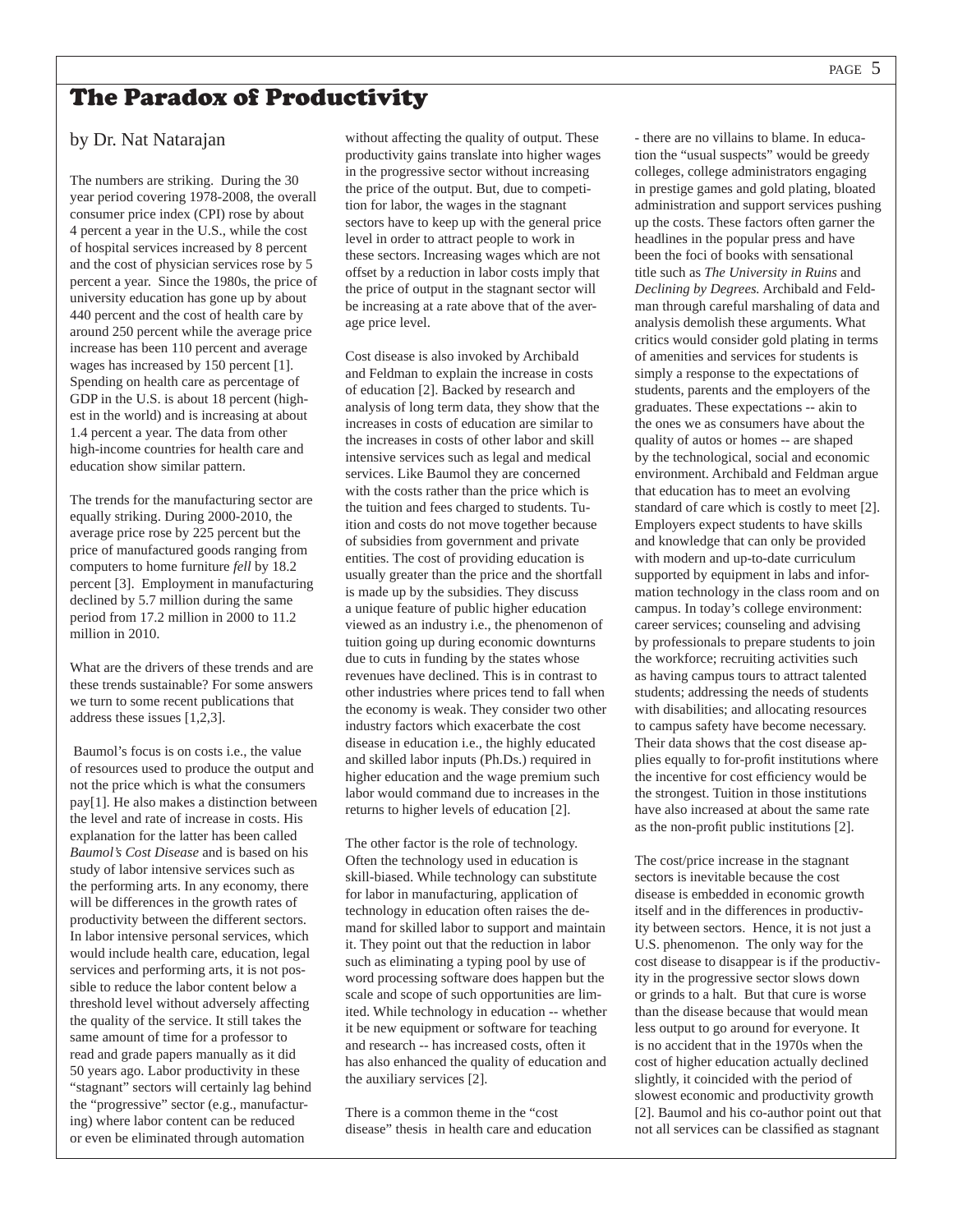#### PAGE 6

and illustrate this with several case studies [1]. Many software and internet based business services whose customers are businesses rather than consumers actually help improve productivity of other businesses with their inputs while improving their own productivity albeit slowly.

If it is difficult to reduce the rate of cost increase in health care and education is it possible to have an impact on the level of spending? If so then costs will still be rising but from a lower base. Achieving this impact in education will not be easy. Both productivity and quality have to be defined and measured meaningfully. Some of the obvious solutions which have attempted to cut costs such as using adjunct faculty, in fact, do not increase productivity because other outputs of higher education i.e., research and service will decline along with the quality of instruction. Also, increasing class sizes has an adverse impact on teacher-student interactions.

Decision-makers in higher education are faced with the dilemma of being able to control only two of the three i.e., price, size of public subsidy and quality of programs [2]. If they try to hold the line on price then quality will decline unless subsidy increases. If subsidies are cut then quality will decline unless price is increased. The main challenge is to reduce cost without sacrificing quality. In this regard, studies suggest that "flipped classroom," a blending of having educational materials online with the traditional face-to-face interaction in the classroom for problem solving and collaborative learning, appears to be most promising [2].

Massive Open Online Courses (MOOCs) and open courseware are transforming education as we know it. They are clearly cost-saving for offering introductory level college courses (which are taken by a large number of students across college campuses). They are being widely adopted e.g., MOOCs developed by Coursera are offered to 3.9 million students in partnership with 83 institutions and the Khan Academy has 6 million registered users on the internet.But the jury is still out on these online technologies in terms of their impact on learning outcomes.

Can society survive the cost disease? Can future generations afford health care and education? The answer lies in the ability of the economy to keep up its productivity growth. Baumol is of the view that economic incentives to innovate will keep this going and make health care and education affordable for the society [1]. (That is not to say that in an environment of increasing economic inequality, families with lower income will also find them affordable. That is a matter of public policy which is beyond the scope of this article). Here, the manufacturing sector plays an important role. In a sweeping survey of manufacturing from the first industrial revolution to date, Peter Marsh assures us that this sector is not going to run out of steam, at least for the next 3-4 decades [3]. If the past is any guide -- during 1800-2010, labor productivity in manufacturing increased at an average annual rate of 1.7 percent while global GDP per capita rose by 1.1 percent annually -- than the relative decline of prices of manufactured goods will continue. Marsh bases his optimism on technological developments such as robotics, nanotechnology, the internet, biotechnology, innovations in materials, 3D printing and lean production. He considers practices such as collaborative and open innovation, globally dispersed value chains, industrial clusters, lower energy costs due to increased supply of shale gas and increasing number of countries developing manufacturing capabilities as the key factors that will sustain the productivity growth.

As Marsh points out, the manufacturing sector also boosts the productivity of service sectors which use its outputs e.g., ATMs, MRI machines, medical devices and implants. However, in high income countries such as the U.S., as prices and the number employed continue to decline due to labor productivity growth, the money value of output from the manufacturing sector will also decline as part of overall GDP, prompting some experts to use the metaphor "manufacturing is performing a magnificent ballet on a shrinking stage." Moreover, we should not lose sight of the critical role of the higher education system in the U.S. -- arguably the best in the world -- in driving innovation. Through the creation and transfer of new knowledge which is embedded in its graduates and researchers, it provides the vital input to the innovation processes in the economy. Shortsighted measures in higher education -- in the name of cost-cutting -- will have a detrimental impact on the long run capability of the U.S. economy to raise the growth rate of productivity.

What does all this mean for sector spread? The aerial view of the fundamental processes of productivity growth in health care and education sketched above helps in understanding the limits to what can be achieved through sector spread. It also highlights the importance of developing a sector spread strategy to avoid tilting at windmills. Such a strategy

will recognize that: there are limits to the impact on performance dimensions; the key to the effective spread of best practices is sector-specific adaptation. One of the great achievements in 20th century manufacturing--pioneered by Japanese companies --has been that productivity and quality can be improved simultaneously, i.e., "quality does not have to cost more." The challenge of sector spread is to find ways to replicate that wherever possible in education and health care.

1. *The Cost Disease: Why Computers Get Cheaper and Healthcare Doesn't.* William J Baumol and others, Yale University Press, 2012.

2. *Why Does College Cost So Much?*  Archibald and Feldman, Oxford University Press, 2011.

3. *The New Industrial Revolution: Consumers, Globalization and End of Mass Production* Peter Marsh*,* Yale University Press, 2012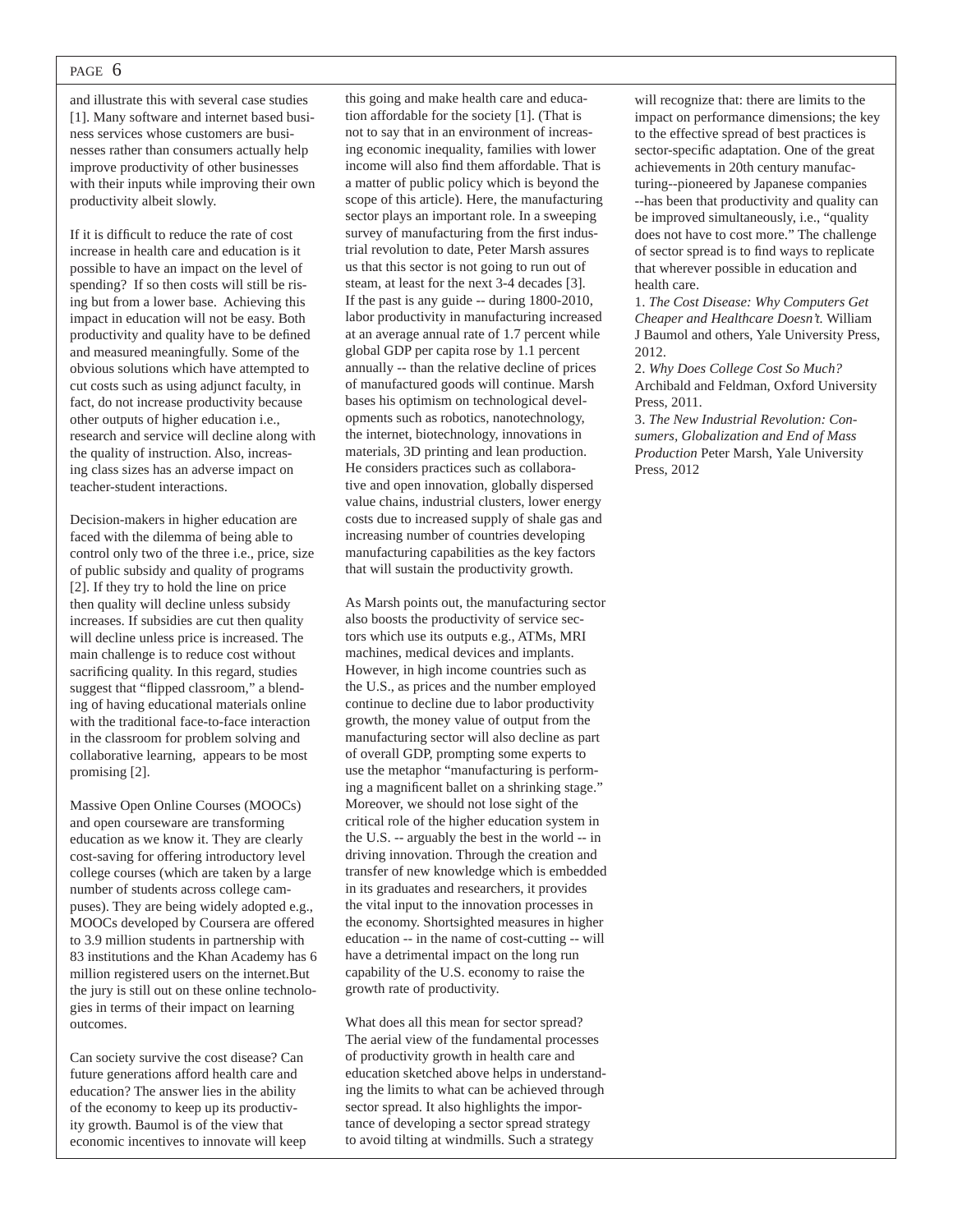# Activities and Accomplishments 2012-2013

• Dr. Curt Reimann serves as Chair of the Quality Management Subcommittee of the Veterans Board on Dose Reconstruction (VBDR). VBDR, created by Congress, serves the Defense Threat Reduction Agency and the Department of Veterans Affairs. VBDR addresses veterans' exposure to radiation in WWII and in atomic weapons testing following WWII.

• Dr. Curt Reimann served as Moderator for the International Session in Quest for Excellence, the 25th Anniversary Conference of the Malcolm Baldrige National Quality Award Program, on April 8, 2013.

• Dr. Curt Reimann wrote an article titled "Reflections on the Baldrige Award's 25th Anniversary," for *Connections*, the National Institute for Standards and Technology (NIST) Newsletter.

• Dr. Curt Reimann served as a presenter in the Opening Plenary Session for the 20th Anniversary Conference of the Tennessee Center for Performance Excellence, February 20, 2013. The Session was titled: "Treasuring the Past...Transforming the Future."

Dr. Curt Reimann gave a briefing for the Small Business Development Center (SBDC) Advisory Board, April 16, 2013. The briefing was titled "Baldrige Performance Excellence Program: Implications for SBDC Impact and Program Evaluation".

• Dr. Curt Reimann serves as Vice President, NIST Standards Alumni Association Board.

• Dr. Nat Natarajan serves as the Associate Dean of the College of Business and chairs the Assurance of Learning committee in the College. In 2012-13, he served on the TTU committee for the preparation of the referral report submitted to the Southern Association of Colleges and Schools (SACS).

Dr. Nat Natarajan presented the paper, "Achieving Integration in Business Education," (With Dr. Reimann) at the 43rd National Annual Meeting of the Decision Sciences Institute (DSI), San Francisco, CA, November 17, 2012. The paper was published in the conference proceedings.

Dr. Nat Natarajan presented the paper, "Efficiency of Airlines in India: A Data Envelopment Analysis" (With Ravi Jain) at the 6th ISDSI Conference, Hyderabad, India December 29, 2012. The paper was published in "Operational Excellence - A Key to Performance Excellence." Excel Books, New Delhi India 2013.

• Dr. Nat Natarajan published the case "Modeling Strategic Decisions: The Case of Airlines in India," European Case Clearing House (ECCH) and IBS Center for Management Research, June 27, 2012.

• Dr. Nat Natarajan organized and chaired the panel on "Assurance of Learning –Implementation Challenges," at the 43rd National Annual Meeting of the Decision Sciences Institute (DSI) in San Francisco, CA, November 19, 2012.

• Dr. Nat Natarajan serves on the editorial board of the Journal of Quality Management.

• Joe Chappell, the Mayberry Graduate Assistant, served on the 2012 Board of Examiners of the Tennessee Center for Performance Excellence (TNCPE). In April 2012, he attended the Quest for Excellence conference in Washington D.C.

#### **Mayberry Advisory Board**

The Mayberry Advisory Board met on Tuesday, October 30, 2012. The Board discussion topic was "Sector Differences and Spread of Quality Practices." Earlier, the Board members interacted with COB students during the reception and dinner on October 29.



The College of Business' Business Media Center (BMC) was the recipient of the 2012 College of Business Board of Trustees Outstanding Business Leadership Award. Kevin Liska, the Director of BMC accepting the award.